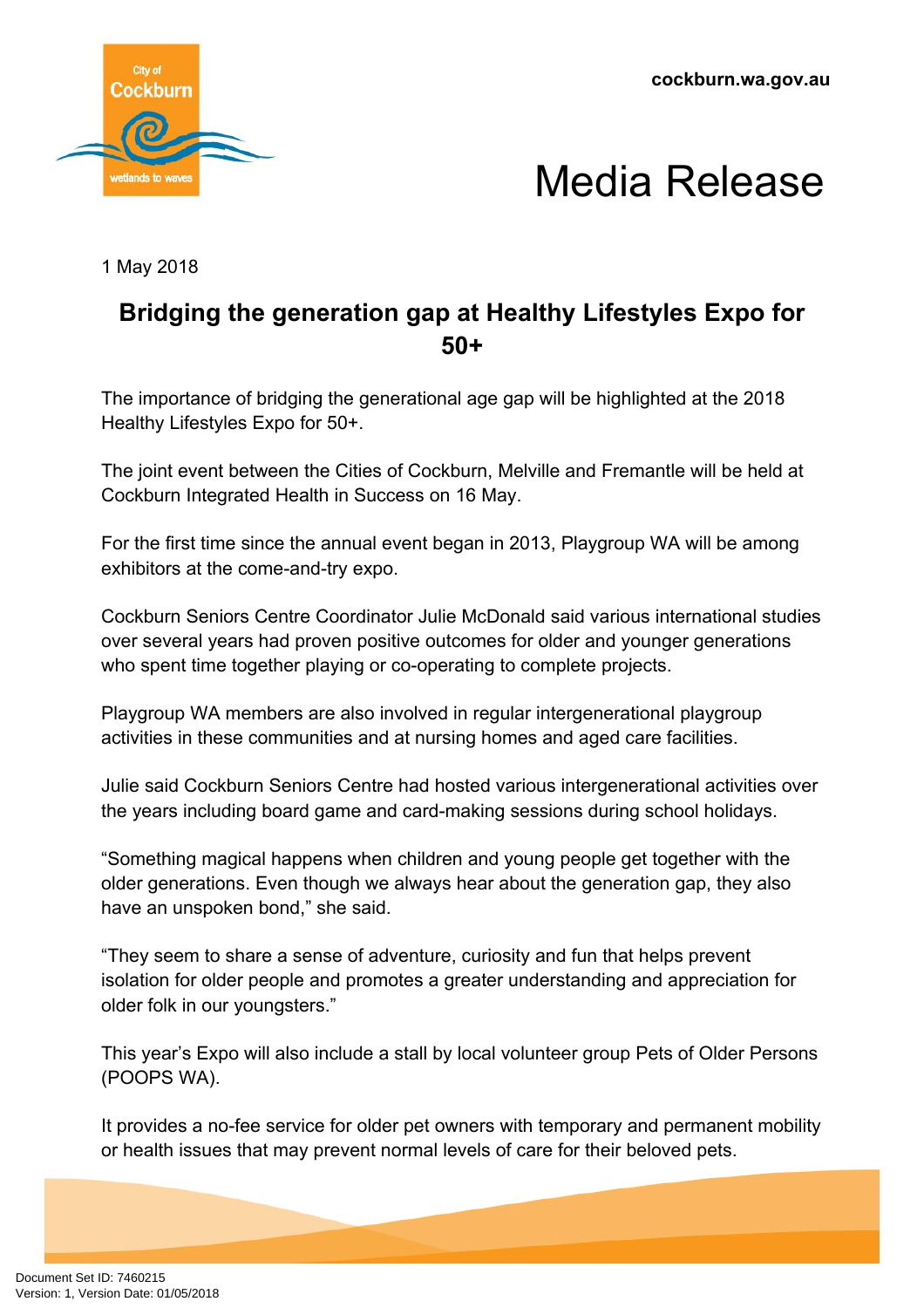



The volunteers provide a range of services including home visits, dog walking and transport to/from vet clinics or boarding kennels, specifically for people over 65 years of age – or palliative-care patients of any age – without relatives or friends willing or able to take responsibility for their pets in times of need.

## **THE ESSENTIALS**

**WHAT: 2018 Healthy Lifestyles Expo for 50+**

**WHERE: Cockburn Integrated Health, 11 Wentworth Parade, Success**

**WHEN: 10am-2pm Wednesday, 16 May**

**COST: Free**